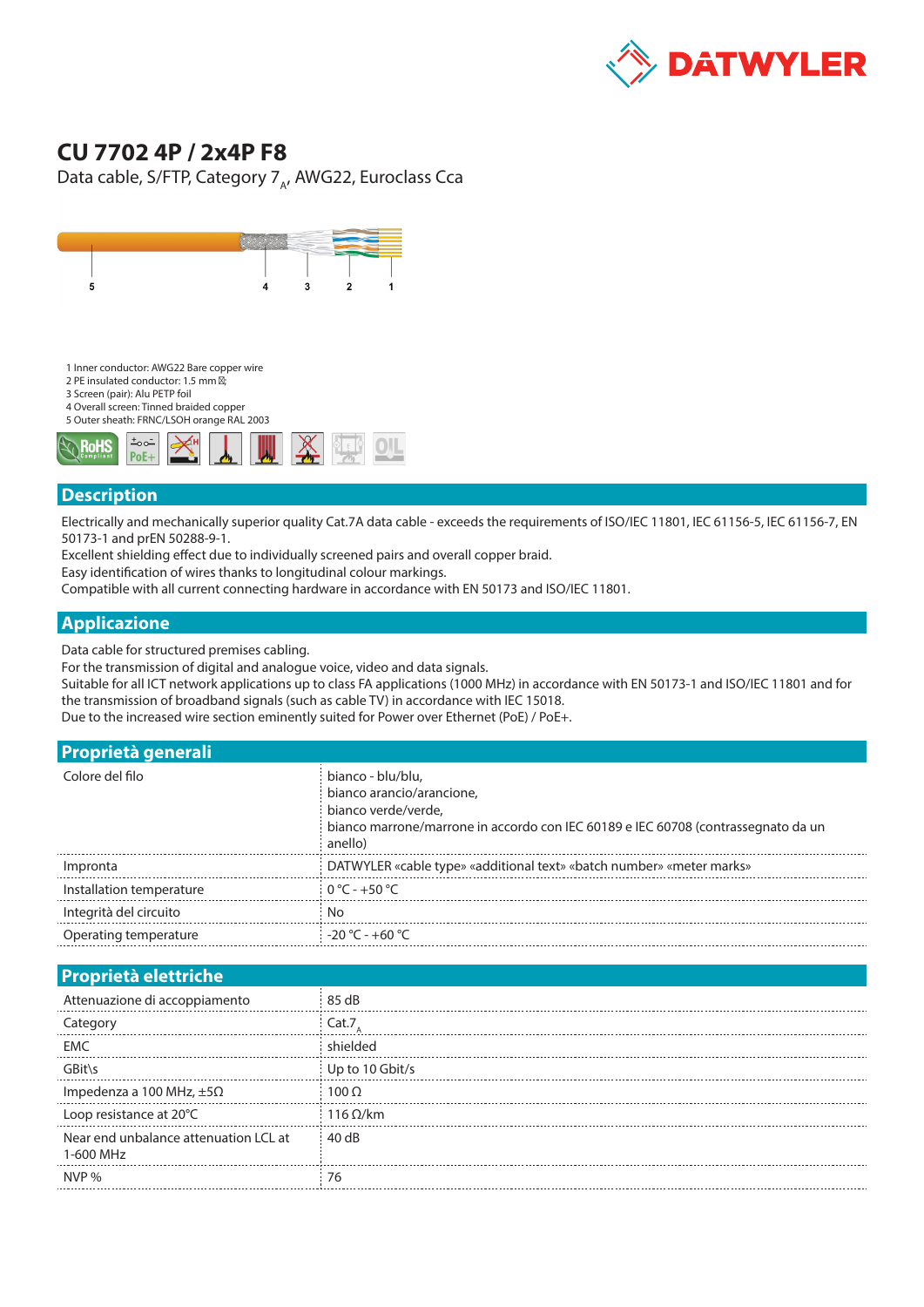

| operating capacity             | 43 pF/m                 |
|--------------------------------|-------------------------|
| Ritardo Skew                   | $\pm$ 15 ns/100 m       |
| Segregation class              |                         |
| Transfer impedance 1/10/30 MHz | $<$ 5/5/8 m $\Omega$ /m |



|       |    | Frequenza [MHz] Categoria Attenuazione [dB] NEXT [dB] PS-NEXT [dB] ACR-N [dB] PS-ACR-N [dB] ACR-F [dB] Perdita di ritor- |     |     |            |     |                             | no [dB] |
|-------|----|--------------------------------------------------------------------------------------------------------------------------|-----|-----|------------|-----|-----------------------------|---------|
|       |    |                                                                                                                          | 103 | 100 | 101        | 98  | 109                         | 26      |
|       |    | 3.4                                                                                                                      | 103 | 100 | 100        | 97  | 107                         | 30      |
| 10    |    | 5.3                                                                                                                      | 103 | 100 | - 98<br>95 |     | 105                         | 33      |
| 100   | 5e | 16.9                                                                                                                     | 103 | 100 | 86         | -83 | 93                          | 33      |
| 250   | 6  |                                                                                                                          | 103 | 100 | 76         | 73  | 83                          | 28      |
| 500   | 6  |                                                                                                                          | 98  | 95  | 58         | 55  | 70.                         |         |
| 600   |    | 42                                                                                                                       | 96  | 93  | 54         | 51  | 65<br>--------------------- |         |
| 862   |    | 53                                                                                                                       | 92  | 89  | 39<br>36   |     | 57                          | 24      |
| 1.000 |    | 56                                                                                                                       | 90  | 87  | 34         | 31  | 54                          | 23      |
| 1 200 |    | 62                                                                                                                       | 85  | 82  | つろ         | 20  | 46                          |         |
|       |    |                                                                                                                          |     |     |            |     |                             |         |

| <b>Proprietà meccaniche</b>                     |                 |
|-------------------------------------------------|-----------------|
| Solid / Flex                                    | stabile         |
| AWG                                             | 22              |
| Curvatura minima durante l'installazione        | 64 mm           |
| Minimum bending radius permanently<br>installed | $32 \text{ mm}$ |
| Minimum number of impacts                       | 10              |
| Resistenza alla trazione (2x4P)                 | 240 N           |
| Resistenza alla trazione (4P)                   | 120 N           |
| Resistenza minima allo schiacciamento /<br>10cm | 1.000 N         |

| Cat.7, / Class F,                                                        |
|--------------------------------------------------------------------------|
| IEEE 802.3bt Type 4 (100W)                                               |
| EN 13501-6: C                                                            |
| i IEC 60754-1/-2. EN 60754-1/-2. VDE 0482-754-1/-2. AREI-RGIE Art.104-SA |
| AREI-RGIE Art.104-F1, EN 60332-1-2, IEC 60332-1-2, VDE 0482-332-1-2      |
| IEC 60332-3-24, EN 60332-3-24, AREI-RGIE Art.104-F2                      |
| IEC 61034-1/-2, EN 61034-1/-2, VDE 0482-1034-1/-2, AREI-RGIE Art.104-SD  |
|                                                                          |

**Versions**